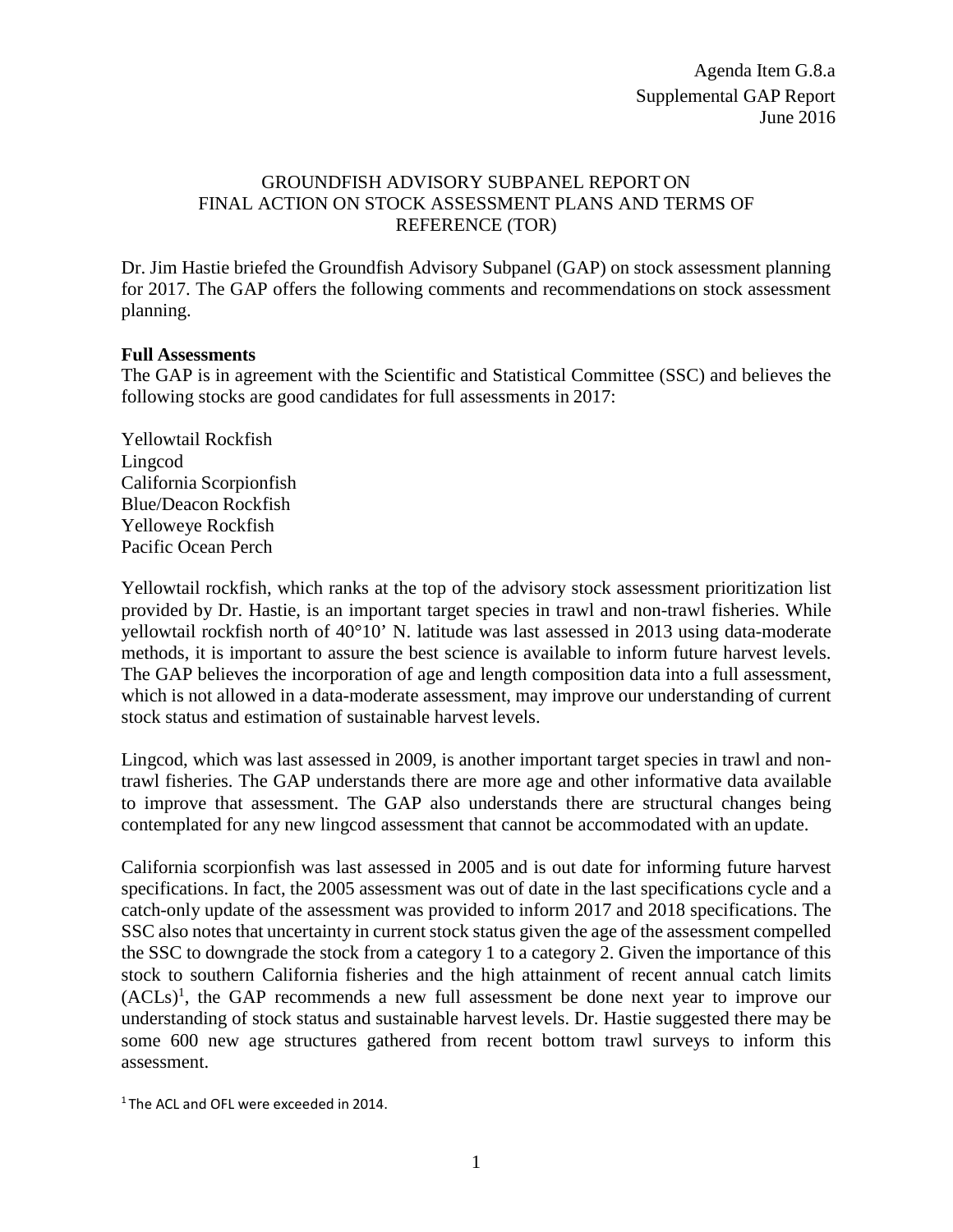Blue rockfish off California north of Pt. Conception was last assessed in 2007 and is now out of date for informing harvest specifications. In fact, similar to California scorpionfish, a catch- only update of the assessment was provided to inform 2017 and 2018 harvest specifications. While there is no expectation the stock category will be upgraded from category 2 since any new assessment will likely be an assessment of a complex of two species (blue and deacon rockfish), the increasing age of the assessment could result in a future downgrade of the stock category designation. Blue rockfish was estimated to be in a precautionary status compelling the need to better understand stock status and improve estimation of a sustainable harvest level.

Yelloweye rockfish was last assessed in 2011 as an update to the 2009 full assessment with a depletion of 21 percent at the start of 2011. This overfished stock is the binding constraint to most non-trawl fisheries north of Pt. Conception. Given the importance of yelloweye and its depleted status, this stock is considered one of the highest priority stocks for a new full assessment from the GAP's perspective.

Pacific ocean perch (POP) is a constraining species for both the whiting and non-whiting trawl sectors and was last assessed in 2011 with a full assessment. Recent bycatch of POP has increased to the point that it is becoming more constraining to the trawl sector as it is showing up in areas that fishermen have not encountered the species in the past, especially in deeper water. The GAP supports the SSC recommendation to assess POP but has serious concerns about the data or lack thereof that has been used in past assessments. The GAP believes trawl survey data has been giving us a poor signal of what the actual recruitment has been. The GAP requests that any and all potential data sources available be used in the next assessment including any data that may be available from Canadian and Alaskan POP fisheries. It has been acknowledged that POP off the U.S. West Coast is at the southern fringe of the population and an assessment across the species' range would provide the best understanding of stock status, biomass, and productivity.

## **Update Assessments**

The GAP suggests the following stocks for update assessments:

Bocaccio Rockfish Darkblotched Rockfish Arrowtooth Flounder

<span id="page-1-0"></span>Both bocaccio and darkblotched rockfish are projected to be rebuilt this year and new assessments next year are needed to confirm these projections. The SSC recommended updates for both these stocks next time they are assessed.

Arrowtooth flounder was last assessed in 2007 and that assessment is now considered out of date. The biomass projections from that assessment, which were largely influenced by the strong 1999 year class, predicted a steep decline despite evidence in the trawl survey and in trawl catches that stock abundance is increasing at a great rate. Projected overfishing limits (OFLs) from the 2007 assessment are now getting so low that annual quotas for arrowtooth are changing trawl fishery distribution to avoid arrowtooth effectively turning this abundant stock into a constraining species. While a catch-only update of the 2007 assessment was provided last year